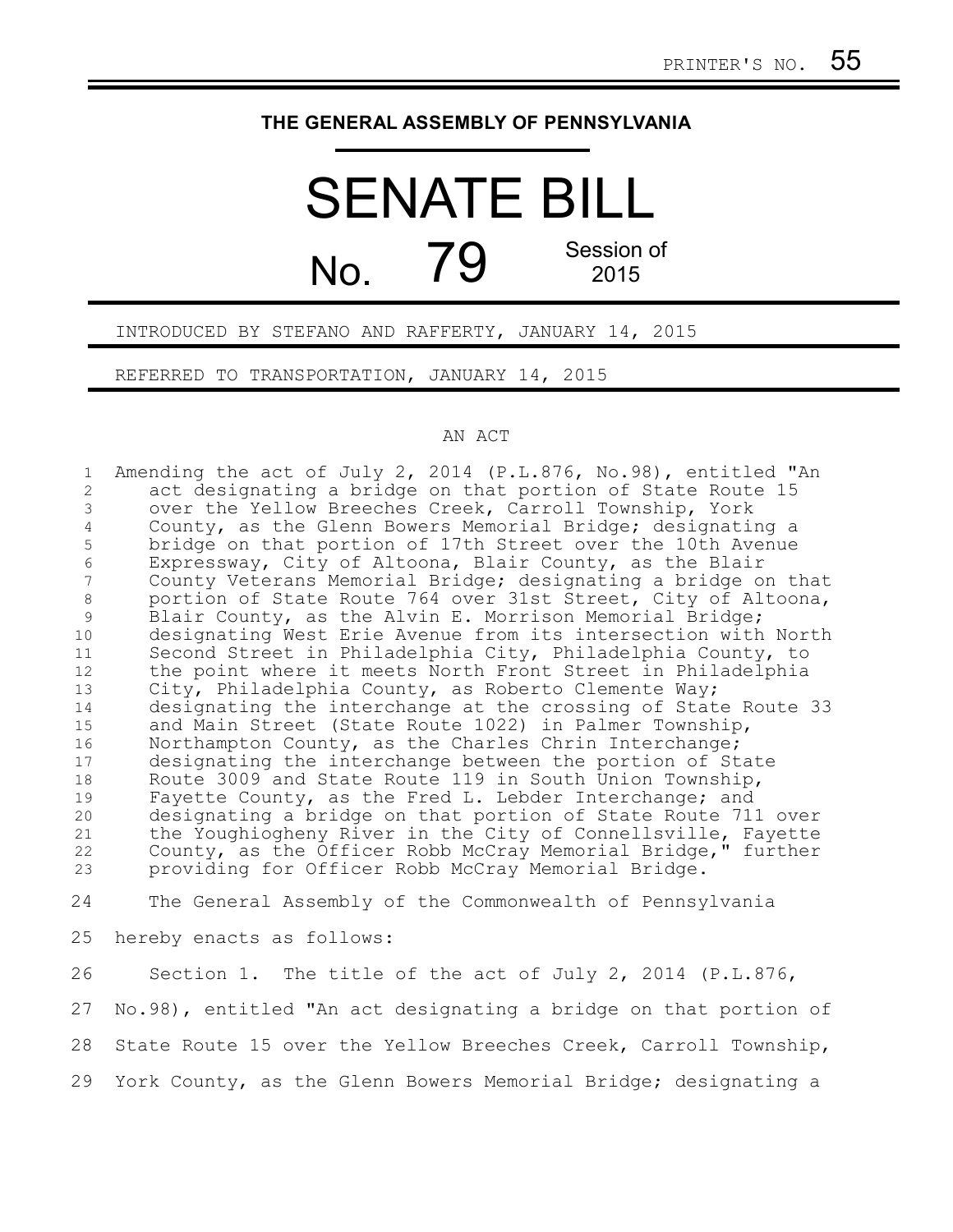bridge on that portion of 17th Street over the 10th Avenue Expressway, City of Altoona, Blair County, as the Blair County Veterans Memorial Bridge; designating a bridge on that portion of State Route 764 over 31st Street, City of Altoona, Blair County, as the Alvin E. Morrison Memorial Bridge; designating West Erie Avenue from its intersection with North Second Street in Philadelphia City, Philadelphia County, to the point where it meets North Front Street in Philadelphia City, Philadelphia County, as Roberto Clemente Way; designating the interchange at the crossing of State Route 33 and Main Street (State Route 1022) in Palmer Township, Northampton County, as the Charles Chrin Interchange; designating the interchange between the portion of State Route 3009 and State Route 119 in South Union Township, Fayette County, as the Fred L. Lebder Interchange; and designating a bridge on that portion of State Route 711 over the Youghiogheny River in the City of Connellsville, Fayette County, as the Officer Robb McCray Memorial Bridge," is amended to read: AN ACT 1 2 3 4 5 6 7 8 9 10 11 12 13 14 15 16 17 18

Designating a bridge on that portion of State Route 15 over the Yellow Breeches Creek, Carroll Township, York County, as the Glenn Bowers Memorial Bridge; designating a bridge on that portion of 17th Street over the 10th Avenue Expressway, City of Altoona, Blair County, as the Blair County Veterans Memorial Bridge; designating a bridge on that portion of State Route 764 over 31st Street, City of Altoona, Blair County, as the Alvin E. Morrison Memorial Bridge; designating West Erie Avenue from its intersection with North Second Street in Philadelphia City, Philadelphia County, to the point where it meets North Front Street in Philadelphia City, Philadelphia County, as Roberto Clemente Way; designating the 19 20 21 22 23 24 25 26 27 28 29 30